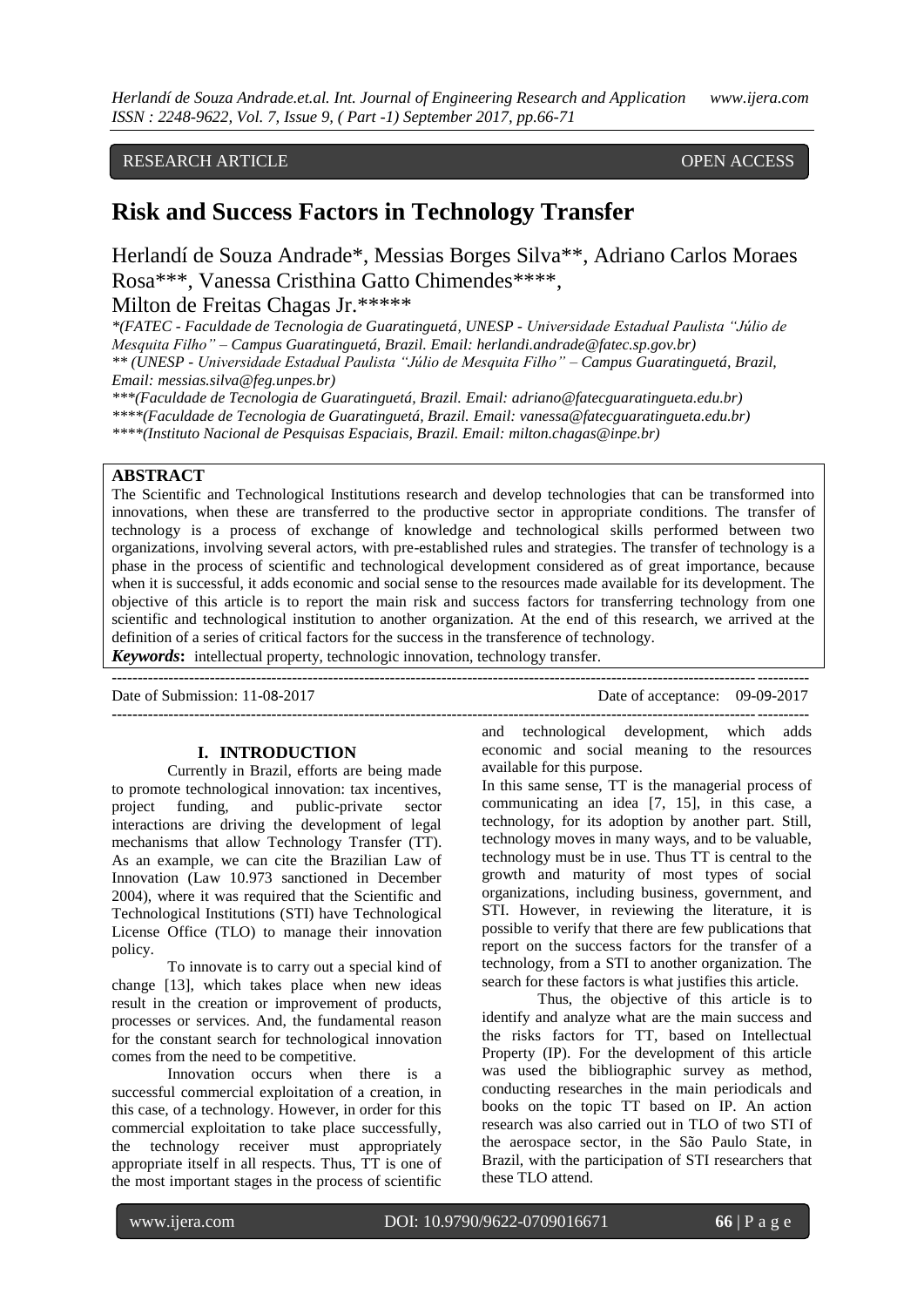#### **II. TECHNOLOGY TRANSFER**

In the Innovation Law, to be configured as novelty, a technology must be absorbed by the productive or social environment, that is, concretized in the form of a process, or product or service available to society. To ensure benefits to the STI that developed it, such technologies must be appropriately appropriated or protected.

In order to guarantee the appropriation of the creations, in this case, of the technologies, there are several mechanisms related to IP. IP refers to the branch of law dealing with legal protection granted to all creations of the human mind, such as inventions, literary and artistic works, symbols, names and images used for purpose commercial [9, 19]. IP is divided into three categories: copyright, industrial property and sui generis protection. This division is shown in Table 1.

| Intellectual<br>property | Author<br>Right              | Copyright                 |
|--------------------------|------------------------------|---------------------------|
|                          |                              | <b>Related Rights</b>     |
|                          |                              | Software                  |
|                          | Industrial<br>Property       | Trademark                 |
|                          |                              | Patent                    |
|                          |                              | <b>Industrial Design</b>  |
|                          |                              | Geographical              |
|                          |                              | Indication                |
|                          |                              | <b>Industrial Secret</b>  |
|                          |                              | & Unfair                  |
|                          |                              | Competition               |
|                          |                              | Repression                |
|                          | Sui<br>Generis<br>Protection | Topography of             |
|                          |                              | <b>Integrated Circuit</b> |
|                          |                              | To cultivate              |
|                          |                              | Traditional               |
|                          |                              | Knowledge                 |

**Table 1:** Intellectual Property Modalities [10]

The same technology may have several types of protection [1, 2, 10], covering different aspects, for the appropriate use of IP instruments, depending on the Different protection strategies. The different mechanisms or conditions of protection affect the opportunities of commercialization of the technology [3], especially with respect to the value of the commercial transaction. However, this will depend on the strategy used by STI, as STI does not always protect a technology for the purpose of commercialization. In this way, using distinct options for protection ensures a stronger competitive differential.

To define an IP valuation policy is of fundamental importance to the TT process. In this sense, the first obstacle is the absence of an effective innovation policy and/or an IP policy in the TLO. But the absence of this type of policy should be

transposed by TLO to fulfill their objectives adequately, mainly through the formulation of strategies for the protection and commercialization of appropriate technologies through IP.

Technologies protected by STI will only become an innovation when they are transferred to companies, which will put them into practice and at the disposal of society. In many situations, the issues related to the technology commercialization process, marked by technical and commercial trading activities, are called TT. In this article, the distinction between these two terms is made. The TT term here refers to the activities of transferring knowledge about a particular technology, in order to enable the organization receiving this technology to use it, for the purpose for which it is intended. The TT starts after the technology is commercialized.

TT is a complex activity and involves several organizations. These factors can be seen in Table 2.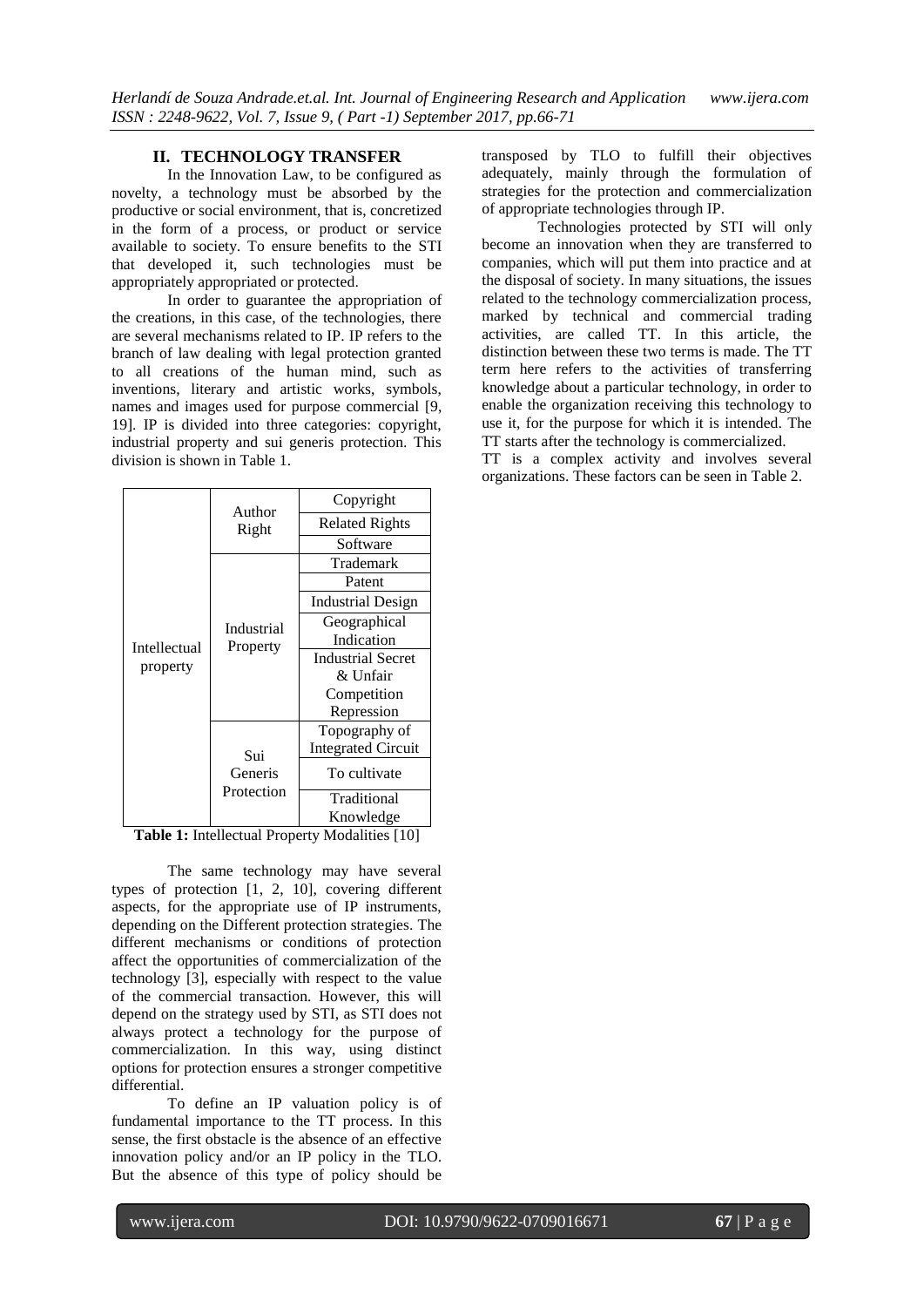*Herlandí de Souza Andrade.et.al. Int. Journal of Engineering Research and Application www.ijera.com ISSN : 2248-9622, Vol. 7, Issue 9, ( Part -1) September 2017, pp.66-71*

|                        | <b>Fatores de Risco</b>                       | <b>Fatores de Sucesso</b>       |
|------------------------|-----------------------------------------------|---------------------------------|
|                        | The ability of the                            | Increase<br>in                  |
|                        | holder<br>of<br>the                           | institutional                   |
|                        | technology<br>to                              | technological                   |
|                        | transfer:<br>it<br>is<br>not                  | capacity:                       |
|                        | enough to stop.                               | - human Resources               |
|                        | Buyer's ability to                            | - infrastructure                |
|                        | technology:<br>absorb                         | - incorporation of a            |
|                        | technical<br>training                         | production<br>new               |
|                        | compatible with the                           | platform<br>that<br>can         |
|                        | complexity<br>of                              | basis<br>the<br>serve as        |
|                        | technology.                                   | for<br>range<br>οf<br>a         |
|                        | Implementation                                | products.                       |
|                        | of<br>the<br>necessary                        | Incorporation<br>of technology. |
|                        | physical<br>structure:<br>compliance with the |                                 |
|                        | rules of Law 8.666 /                          |                                 |
|                        | 93<br>and<br>the                              |                                 |
|                        | established schedule.                         |                                 |
|                        | Compatibility of                              |                                 |
| Technology Acquisition | the health legislation                        |                                 |
|                        | of<br>the<br>countries                        |                                 |
|                        | involved.                                     |                                 |
|                        | Emergence<br>οf                               |                                 |
|                        | new technologies<br><sub>or</sub>             |                                 |
|                        | products during<br>the                        |                                 |
|                        | execution<br>of<br>the                        |                                 |
|                        | when<br>contract:<br>not                      |                                 |
|                        | foreseen.                                     |                                 |
|                        | Oscillations<br>in                            |                                 |
|                        | product<br>price:                             |                                 |
|                        | international<br>market                       |                                 |
|                        | $&$ dumping.                                  |                                 |
|                        | Demand                                        |                                 |
|                        | fluctuations - change                         |                                 |
|                        | quantity<br>of<br>the<br>of                   |                                 |
|                        | products by the buyer                         |                                 |
|                        | $(MS)$ .                                      |                                 |

|                          | <b>Fatores de Risco</b>                      | <b>Fatores de Sucesso</b>                                 |  |
|--------------------------|----------------------------------------------|-----------------------------------------------------------|--|
|                          | Ability<br>to                                | Dissemination                                             |  |
|                          | prospect partners.                           | of<br>technical                                           |  |
|                          | Ability<br>to                                | knowledge.                                                |  |
|                          | identify strengths and                       | Quality<br>of                                             |  |
|                          | weaknesses<br>in                             | Science:                                                  |  |
|                          | technology<br>for                            | publications                                              |  |
|                          | in<br>greater success                        | respect in the S & T                                      |  |
|                          | valuation<br>and                             | community                                                 |  |
|                          | negotiation.                                 | researcher support                                        |  |
|                          | Scope of patent                              | for interaction.                                          |  |
|                          | and protection<br>in                         | $\bullet$ Financial                                       |  |
|                          | competitive<br>and                           | return: to feed R &                                       |  |
|                          | strategic markets.                           | D<br>and motivate                                         |  |
|                          | Empirical stage                              | inventors.                                                |  |
|                          | of the projects: need                        | Effective                                                 |  |
| Technology               | for greater financial                        | contribution<br>to                                        |  |
|                          | capacity<br>of<br>the<br>the                 | reducing economic                                         |  |
|                          | partner<br>for                               | vulnerability.                                            |  |
|                          | development<br>&                             |                                                           |  |
|                          | venture venture.                             |                                                           |  |
|                          | Development                                  |                                                           |  |
|                          | cost x remuneration                          |                                                           |  |
|                          | for the transfer.                            |                                                           |  |
|                          | Division<br>of                               |                                                           |  |
|                          | markets<br>$(ex-$                            |                                                           |  |
|                          | Mercosur).                                   |                                                           |  |
|                          | Mutual<br>interest                           | Exchange<br>of                                            |  |
|                          | in the development                           | know-how.                                                 |  |
|                          | and application of the                       | Increase of the                                           |  |
|                          | knowledge generated.                         | technological                                             |  |
|                          | Effective know-                              | capacity of<br>the                                        |  |
|                          | how of developing                            | parties.                                                  |  |
|                          | parties in products                          | Optimization                                              |  |
|                          | with high<br>added                           | of<br>the Parties'                                        |  |
| <b>Joint Development</b> | technological value.                         | technical<br>and                                          |  |
|                          | The need for                                 | financial capacity to<br>measure innovative               |  |
|                          | significant                                  | results.                                                  |  |
|                          | investments and the<br>ability to manage the |                                                           |  |
|                          |                                              | Co-ownership                                              |  |
|                          |                                              |                                                           |  |
|                          |                                              |                                                           |  |
|                          | contracts and results<br>obtained.           | of<br>patents and<br>possibility<br>of<br>economic gains. |  |

**Table 2:** Risk and Success Factors in TT [6]

Concerning a context favorable to TT, four critical points must be taken into account [12, 18]: the first is the intention, regarding the determination of the receiver in learn what was transferred; The second is receptivity, associated with absorption capacity and exploiting the potential of technology transferred; The third is the transfer level, which refers to how explicit the transmitted knowledge is; And the fourth is transparency, associated with the willingness of the transferor to release information and explain critical points and difficulties related to what is being transmitted.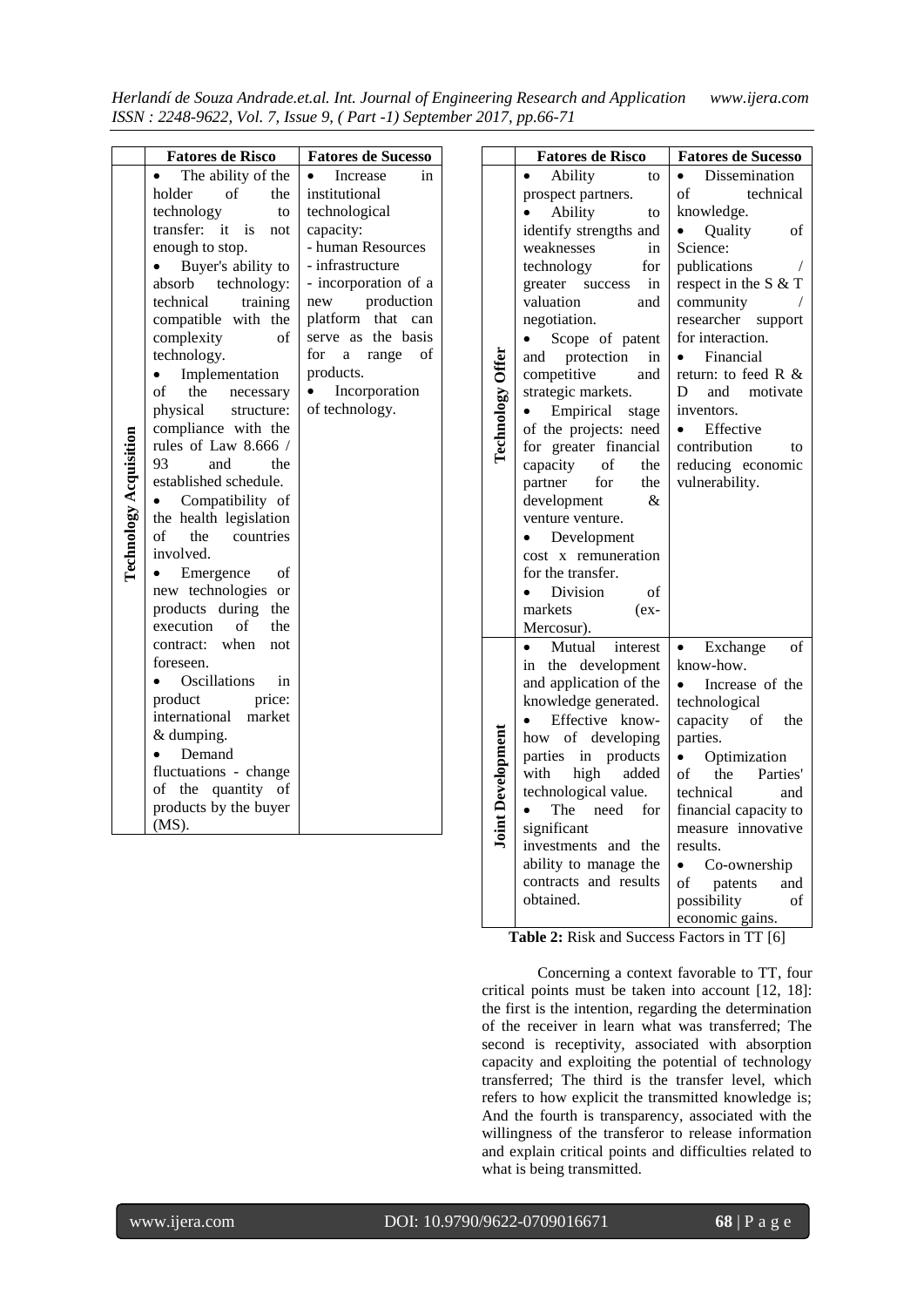In order for knowledge accumulated in STI to be effectively useful for economic and social development [8, 14], there must be a willingness to cooperate between business and STI in order to transform knowledge into wealth. TT is, in this context, a faster alternative for innovation in organizations, thus taking advantage of the existing potential in STI.

Therefore, the TT should be a goal to be pursued by an STI, in order to make available the results of the scientific research carried out for the organizations, contributing to improve productivity in these organizations and directly affecting society [19].

Considering the points described above and concluding this item, [8] describe that STI are being structured to manage technology and IP in order to meet the challenges of TT. They also describe that the mechanisms for a healthy relationship between STI and other organizations have been widely discussed.

#### **III. DISCUSSION**

To look for the reasons that determine economic growth is an old challenge [4], especially when it comes to Brazil, which presents some characteristics such as passivity in technological learning, a gap between science and technology and national entrepreneurs, and a High reliance on technology from countries with high technology industries.

The engine of economic development is the role of technology in society [17]. The point is that transformative innovations cannot be predicted. Schumpeter seeks to establish where innovations come from, who produces them, and how they are inserted into economic activity. Although consumers' wishes and needs are important elements in the process of innovation and diffusion of technology, it rules out the hypothesis that the origin of innovation is based on the desires and needs of consumers. For the author, innovation is seen as a set of "new combinations": introduction of a new good, introduction of a new production method, opening of a new market, conquest of a new source of raw material or semi-manufactured goods, Establishment of a new organization of any industry.

What is important to note in this context of Schumpeter's thinking is his contribution to the emphasis placed on the entrepreneur and, in particular, on technological innovations.

Thus, based on the bibliographic exploratory research and research carried out with technology managers during the action research in the two TLO, it was possible to identify some of the success factors in TT and, consequently, in the reception of Technologies.

For, technology transfer carried out at research institutes and universities can leverage the country's overall competitiveness indices.

Success factors are important in the transfer of already consolidated technologies or even in those situations related to joint research and development (open innovation environment).

By treating and organizing the responses of the interviews conducted, the following critical success factors for TT can be reached:

- By the Transmitting Organization (STI):
- Disposition to comply with the regulations to which the receiver is subject, and to adapt the technology to these regulations;
- Willingness to incorporate new technology platforms;
- Willingness to improve technology, according to its stage of development;
- Correct understanding of all possible applications for which the technology can be used in the case of technologies consisting of technology platforms;
- Existence and permanence in the STI of human resources with capacity and interest in supporting the subsequent development of the technology;
- Cooperation between researchers from different areas of knowledge, especially for technologies with multidisciplinary characteristics;
- Not all STI have established research groups in the required areas, which requires the formation of a consortium with more than one STI;
- Correct use of the opportunities created by technology;
- Ability to communicate.
- By the Receiving Organization
- Investment in the technical training of employees, to absorb technology and to continue its development;
- Scalability of technology;
- Financial capacity for investment in technology development and scheduling;
- Ability to communicate.

Both the transmitter and the receiver must play an active role in the TT processes.

## **IV. CONCLUSION**

With the research, we arrived at the identification of some critical factors for success in technology transfer, such as: the stage of development of technology, the investment of time by all those involved in the process, training and qualification of researchers and technicians involved in the process, the technical ability of the organization to absorb technology, the ability to stagger technology, financial capacity for the continuity of development, among others.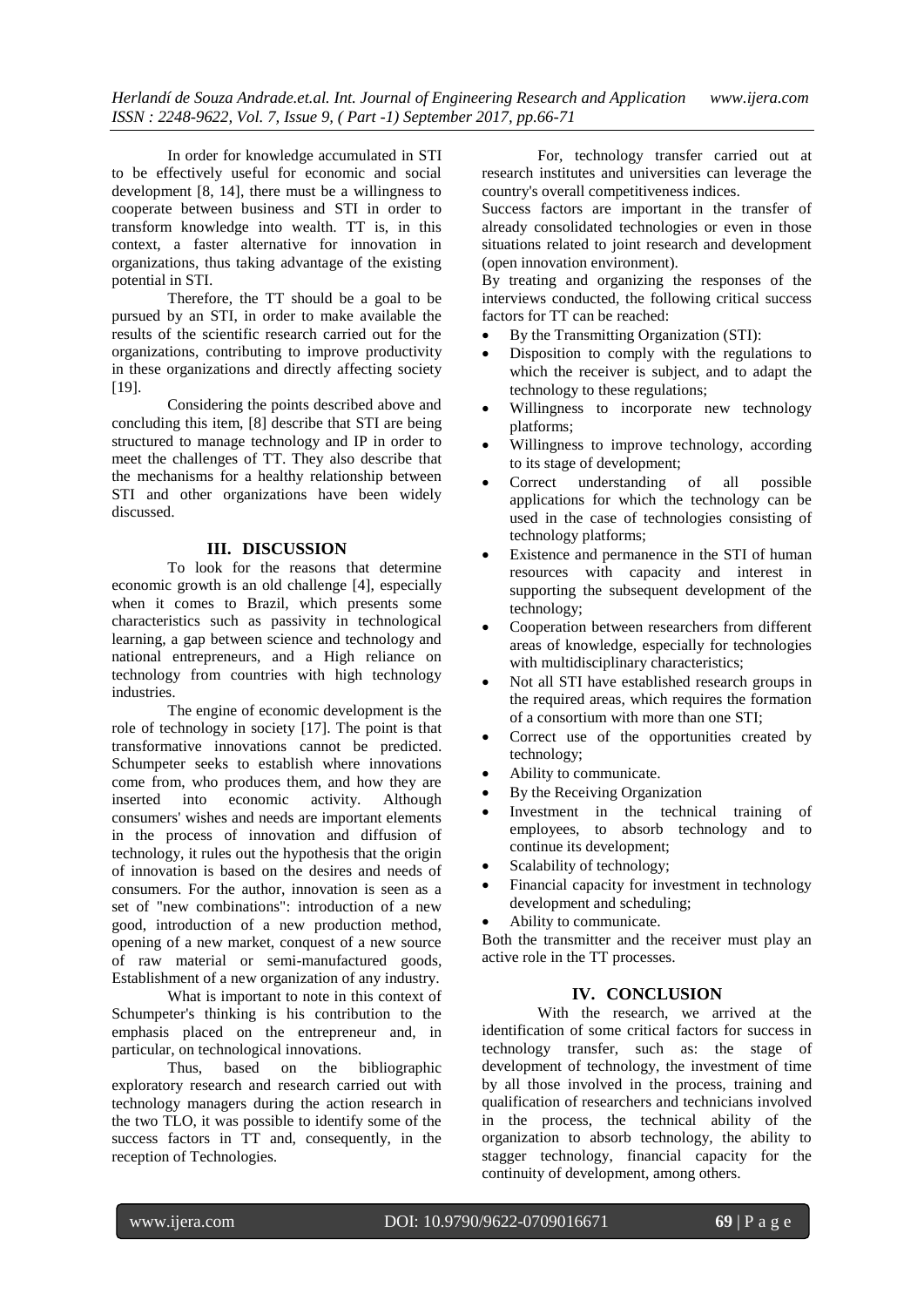In Brazil, TT generated in STI for other organizations assumes an important strategic role in increasing industrial competition, as well as in the organization's own market permanence. Efforts between STI and the productive sector are considered as the main drivers for promoting innovation and the scientific, technological, economic and social development of the country.

The TT can still be likened to a teachinglearning process where STI researchers, responsible for technology transfer and those responsible for the absorption of technology, from the receiving organization, should play an active role. Furthermore, in order to ensure successful transfer, the holder must ensure that the recipient understands and knows how to use the technology, for the purpose for which it is intended; and the recipient must ensure that he has cleared all doubts about the technology.

To deepen the knowledge on this topic, we suggest to look for specific factors on the main causes of failures in TT.

#### **REFERENCES**

- [1] ALMEIDA, M. F. L.; BARRETO JUNIOR, J. T.; FROTA, M. N. Regime de apropriabilidade e apropriação econômica de resultados de P&D: o caso de uma empresa concessionária de energia elétrica. In: ENCONTRO DA ASSOCIAÇÃO NACIONAL DE PÓS-GRADUAÇÃO E PESQUISA EM ADMINISTRAÇÃO, 36., 2012, Rio de Janeiro. **Anais** Rio de Janeiro: ANPAD, 2012.
- [2] BIEBERBACH, A. IP strategies in business operations with China. Journal of Business Chemistry, v. 9, n. 3, p. 161-166, Oct. 2012. ISSN: 16139615.
- [3] CAERTELING, J. S.; HALMAN, J. M.; DORÉE, A. G. Technology commercialization in road infrastructure: how government affects the variation and appropriability of technology. Journal of Product Innovation Management, v. 25, n. 2, p. 143-161, Mar. 2008. ISSN: 07376782.
- [4] CHIMENDES, V.C.G. Ciência e Tecnologia X Empreendedorismo: diálogos possíveis e necessários. Tese (doutorado) Universidade Estadual Paulista, Faculdade de Engenharia de Guaratinguetá, 2011.
- [5] DAGHFOUS, A. Organizational learning, knowledge and technology transfer: a case study. The Learning Organization, v.11, n.1, p.67-83, 2004.
- [6] EMERICK, M. C. TT: desafios para os NITs e ICTs. Debate FINEP – "Estratégias de Comercialização de Tecnologia pelos NITs: A experiência da Inova Unicamp". Rio de

Janeiro: 2011. Apresentação disponível em <<download.finep.gov.br/dcom/debate\_celest e\_ago2011.ppt>> 22/09/2012

- [7] FARIAS, J. L. D. S.; MENDES, M. E. P. Estratégia de transferencia de tecnologia como forma de apropriação do conhecimento: o caso Coomanta. Sobral, CE: Embrapa Caprinos e Ovinos, 2009. 28 p.
- [8] GARNICA, L. A.; TORKOMIAN, A. L. V. TT universidade-empresa: fortalecimento de um modelo de cooperação através da propriedade intelectual. Bauru: XII SIMPEP, 2005.
- [9] INSTITUTO NACIONAL DA PROPRIEDADE INDUSTRIAL. Página inicial. Disponível em: http://www.inpi.gov.br>. Acesso em: 05 nov. 2014.
- [10] JUNGMANN, D. M.; BONETTI, E. A. A caminho da inovação: proteção e negócios com bens de propriedade intelectual: guia para o empresário. Brasília: IEL, 2010.
- [11] LI-HUA, R. Examining the appopriateness and effectiveness of technology transfer in China. Journal of Technology Management in China, v1., n.2, p.108-223, 2006.
- [12] LYNKSEY, M. J. The transfer of resources<br>and competencies for developing and competencies for developing technological capabilities – The case of Fujitsu-ICL Technology analysis and strategic management . V.11, n.3, p.317-336, sep. 1999.
- [13] MAÑAS, A. V. Gestão de tecnologia e inovação. São Paulo: Érica, 1993.
- [14] MARKMAN, G.D.; GIANIODIS, P.T.; PHAN, P.H.; BALKIN, D.B. Innovation speed: Transferring university technology to market. Research Policy. Article in press. V.34 Jul. 2005.
- [15] PERUSSI FILHO, S.; BISCEGLI, C. I. Um diagnóstico dos resultados das transferências de tecnologias geradas por uma instituição de pesquisa. In: SEMINÁRIO DE GESTIÓN TECNOLOGICA - ALTEC, 11., 2005, Salvador. Resumos... São Paulo: USP-Núcleo de Política e Gestão Tecnológica, 2005. p. 83.
- [16] ROSENBERG, N. Inside the black box: technology and economics. Cambridge: CambridgeUniversity Press, 1982.
- [17] SCHUMPETER, J. A. (1911). A Teoria do Desenvolvimento Econômico. São Paulo: Abril Cultural, 1982
- [18] VILELA, D. C. J.; SCHREIBER, D.; FENSTERSEIFER, J. E. A TT como um componente da estratégia de produção de corporações multinacionais. Porto Alegre: 4° Congresso do Instituto Franco-Brasileiro de Administração de Empresas - IFBAE, 2007.